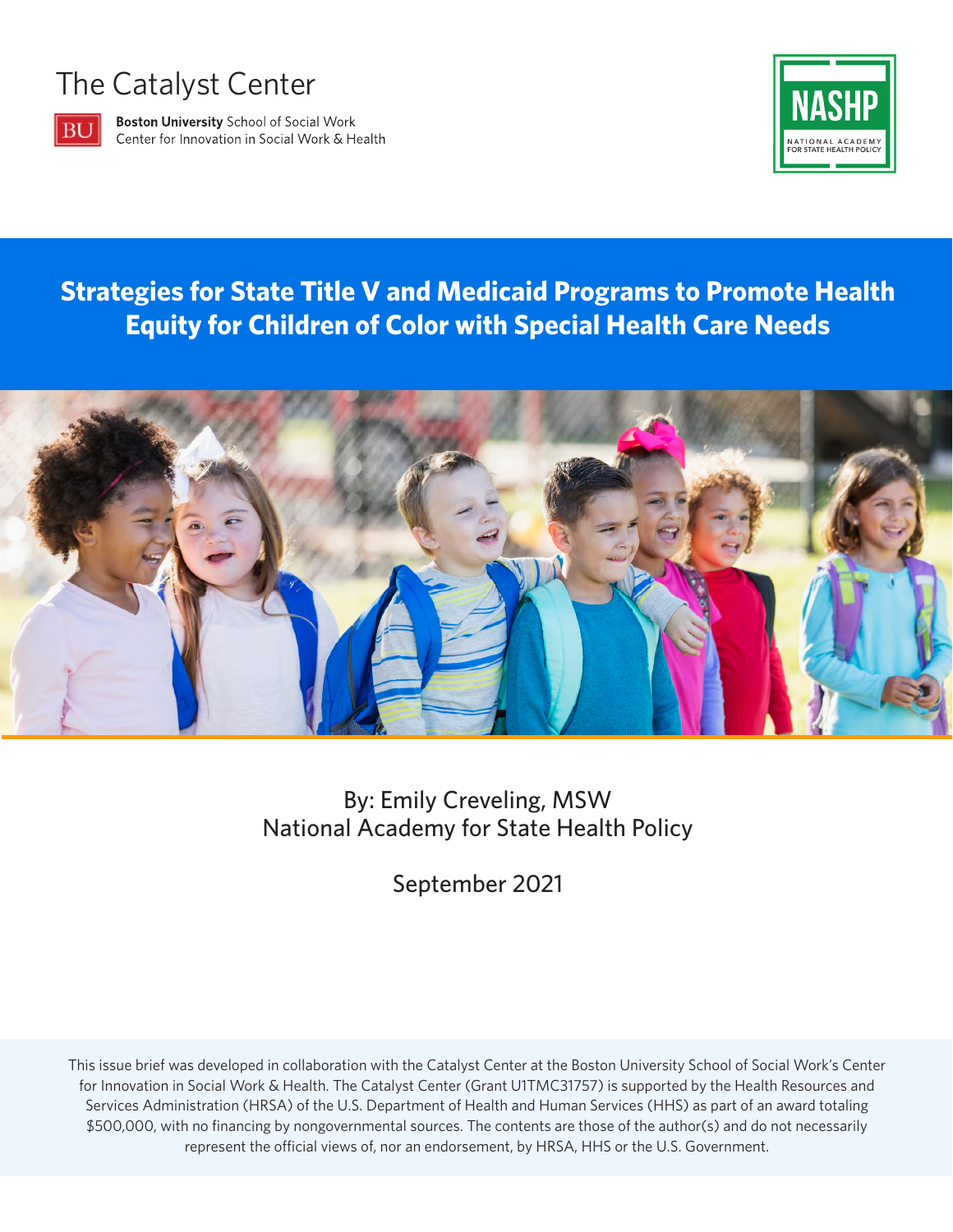### <span id="page-1-0"></span>**Introduction**

State Title V and Medicaid programs provide services for children and youth with special health care needs (CYSHCN) to support their physical, behavioral, and developmental care. States are also advancing health equity goals to address disparate outcomes experienced by people of color. With evidence of existing inequities laid bare by the COVID-19 pandemic, states are finding opportunities to unite these efforts to improve care for CYSHCN of color. Key areas where states are strengthening health equity for CYSHCN include initiatives in family partnership, Medicaid managed care (MMC) programs, quality measurement and performance reporting, and cross-sector partnerships.

As states focus on supports for CYSHCN of color, it is important to reflect on the significant disparities in access to care they experience. Only 9.3 percent of Latinx (self-identified as Hispanic), 9.5 percent of Indigenous (self-identified as American Indian/Alaska Native), 11.2 percent of Asian, and 14.4 percent of Black CYSHCN receive all six components of a well-functioning system of care, as compared to 15.6 percent of White CYSHCN.<sup>1</sup> Racial disparities also persist for CYSHCN of color when accessing other vital components of care. For example, while disparate access to medical homes exists for all CYSHCN of color, Latinx and Indigenous CYSHCN experience greater disparities compared to White CYSHCN.<sup>[2](#page-6-0)</sup> Youth with special health care needs (YSHCN) of color are also less likely to receive services necessary to make transitions to adult health care with only 19.6 percent of Asian, 20 percent of Indigenous, 20.6 percent of Latinx, and 21.4 percent of Black YSHCN ages 12 to 17 accessing transition services, as compared to 23.7 percent of White youth.[3](#page-6-0)

The role racism plays in the developmental and health outcomes of children is important to consider as states promote health equity for CYSHCN of color.<sup>4</sup> Racism negatively affects millions of people, preventing them from attaining their highest level of health and potentially impacting every aspect of a person's social, economic, emotional, and physical well-being.<sup>[5](#page-6-0)</sup> Families of color disproportionately face unique issues tied to historical inequities when accessing care, including inadequate housing, educational, income, and wealth gaps, provider language barriers, and discrimination.<sup>[6](#page-6-0)</sup> Acknowledging and addressing these inequities along with racism's impact on care delivery can be an important component of state health equity efforts.

The COVID-19 pandemic has amplified longstanding systemic disparities in access to care for CYSHCN of color. Children of color are more likely to face health complications related to COVID-19 such as disproportionate rates of hospitalization.<sup>7</sup> Their families have also experienced higher rates of socioeconomic hardship, lack of health care access, and racism during the pandemic.<sup>8</sup> These inequities, coupled with the fact that CYSHCN are more likely to have a disruption in care during this unprecedented time, present opportunities for state Title V and Medicaid programs to improve and advance equity within systems of care for CYSHCN of color and their families.<sup>9</sup>

In addition to state efforts, policies and guidance issued by Federal agencies may serve as leverage points to address racial inequities among CYSHCN. In April 2021, the Centers for Disease Control and Prevention (CDC) declared racism a public health emergency[.10](#page-6-0) The CDC also developed a Health Equity Style Guide as a resource of best practices when discussing health inequity and developing policy.<sup>11</sup> The Maternal and Child Health Bureau (MCHB) within the Health Resources and Services Administration (HRSA) issued guidance for state Title V programs that includes health equity in the development of state performance measures.<sup>12</sup> Further, MCHB's recently published Strategic Plan for FY 2019 – 2022 includes specific goals around health equity.<sup>13</sup> The Centers for Medicare and Medicaid Services (CMS) Office on Minority Health is supporting local and federal partners to eliminate health disparities experienced by people, including people belonging to racial and ethnic minority groups.<sup>14</sup> CMS also developed a set of Race, Ethnicity, and Language (REaL) data collection resources to help advance opportunities to leverage data for monitoring and addressing health disparities[.15](#page-6-0)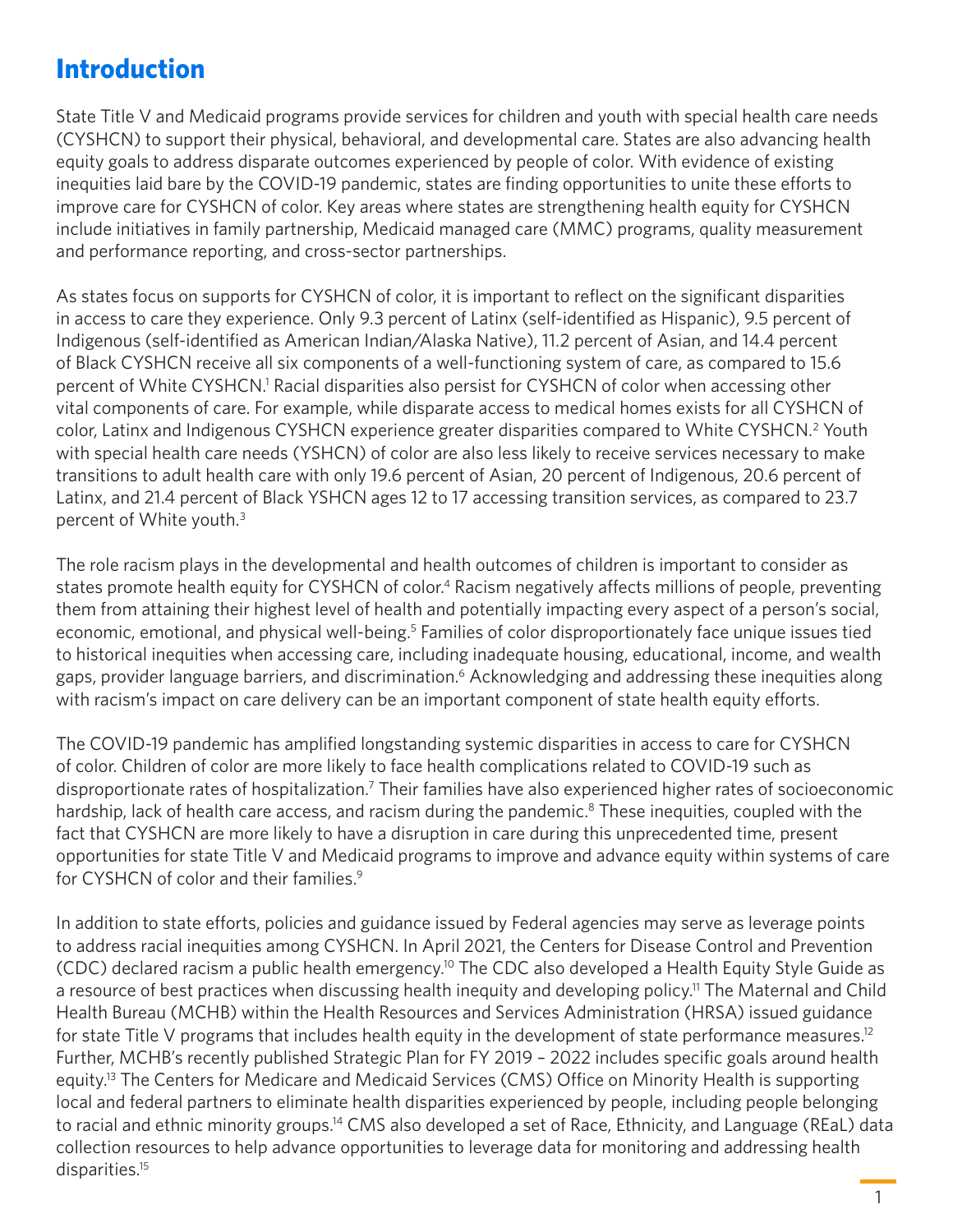<span id="page-2-0"></span>National organizations that play a key role in state policy efforts are also supporting health equity initiatives. In March 2021, the National Committee for Quality Assurance (NCQA), the organization that oversees health plan accreditation and quality measures, issued a proposed Health Equity Strategy to inform updates to Health Plan Accreditation in 2022.<sup>16</sup> This focus on health equity creates additional opportunities for state Medicaid programs to build health equity measures into quality strategies for CYSHCN.

### **Strategies to Support Health Equity in Title V and Medicaid Programs**

State Medicaid and Title V programs both play important roles in providing health care and other important services and supports to CYSHCN, including CYSHCN of color, and their families. Federal law requires states denote at least 30 percent of state Title V Maternal and Child Health (MCH) Services Block Grant funds to programs, services, and supports for CYSHCN.<sup>17</sup> Medicaid and the Children's Health Insurance Program (CHIP) cover 47 percent of CYSHCN, with 66 percent of those children and youth identifying as Black, Latinx, or another racial minority group.<sup>18</sup> As states continue to enhance broader heath equity goals, Medicaid and Title V programs are uniquely positioned to advance supports for CYSHCN of color through programs, policies, and strategic partnerships.

#### **Family Partnership**

Partnering with the families of CYSHCN, in particular families of color, can elevate understanding of inequities within child-serving systems and play a crucial role in advancing state health equity efforts. State Title V programs historically have strong partnerships with families and local communities, including those leading efforts to advance health equity. Federal Title V guidance encourages state programs to engage families of CYSHCN in a variety of program activities, such as the agency decision-making and policy process.<sup>19</sup> State Medicaid agencies are required under 42 CFR § 431.12 to have a medical care advisory committee that includes stakeholders such as providers, directors of child welfare and public health agencies, and consumers, among others.<sup>20</sup> As a best practice, some state Medicaid programs have also developed consumer-specific committees to inform their work. States can consider leveraging these activities to inform health equity initiatives in their programs serving CYSHCN of color.

Virginia's Title V CYSHCN program employs parent coordinators who lead educational activities and trainings while partnering with families to help overcome barriers to care.<sup>[21](#page-7-0)</sup> Parent coordinators typically have a child with a special health care need and provide families with resources and support. The state's Title V program also partners with Virginia Commonwealth University in support of a "Cultural Broker" CYSHCN program that includes various representatives from families of color. Michigan's Children's Special Health Care Services Advisory Committee informs the state's Title V program and is comprised of consumers, family members, and stakeholders with the aim of improving systems of care and quality of life for CYSHCN[.22](#page-7-0) The Committee's bylaws require that 25 percent of its membership be consumer representatives including family members and/or caregivers.

State Medicaid programs are also increasingly establishing opportunities for beneficiaries to provide programmatic feedback, including through Medicaid member advisory committees (MACs) comprised solely of Medicaid and CHIP members. Colorado has a Member Experience Advisory Council that informs the state's Medicaid program, the first of its kind in the country.<sup>[23](#page-7-0)</sup> The state also has a Children's Disability Advisory Committee that makes recommendations to the Department of Health Care Policy and Financing regarding the benefits for CYSHCN in areas such as provider education interventions and application of standards.<sup>24</sup> Virginia's Medicaid program partners with the parents of CYSHCN, including CYSHCN of color, through their Medicaid MAC. Members have made recommendations to the state Medicaid agency to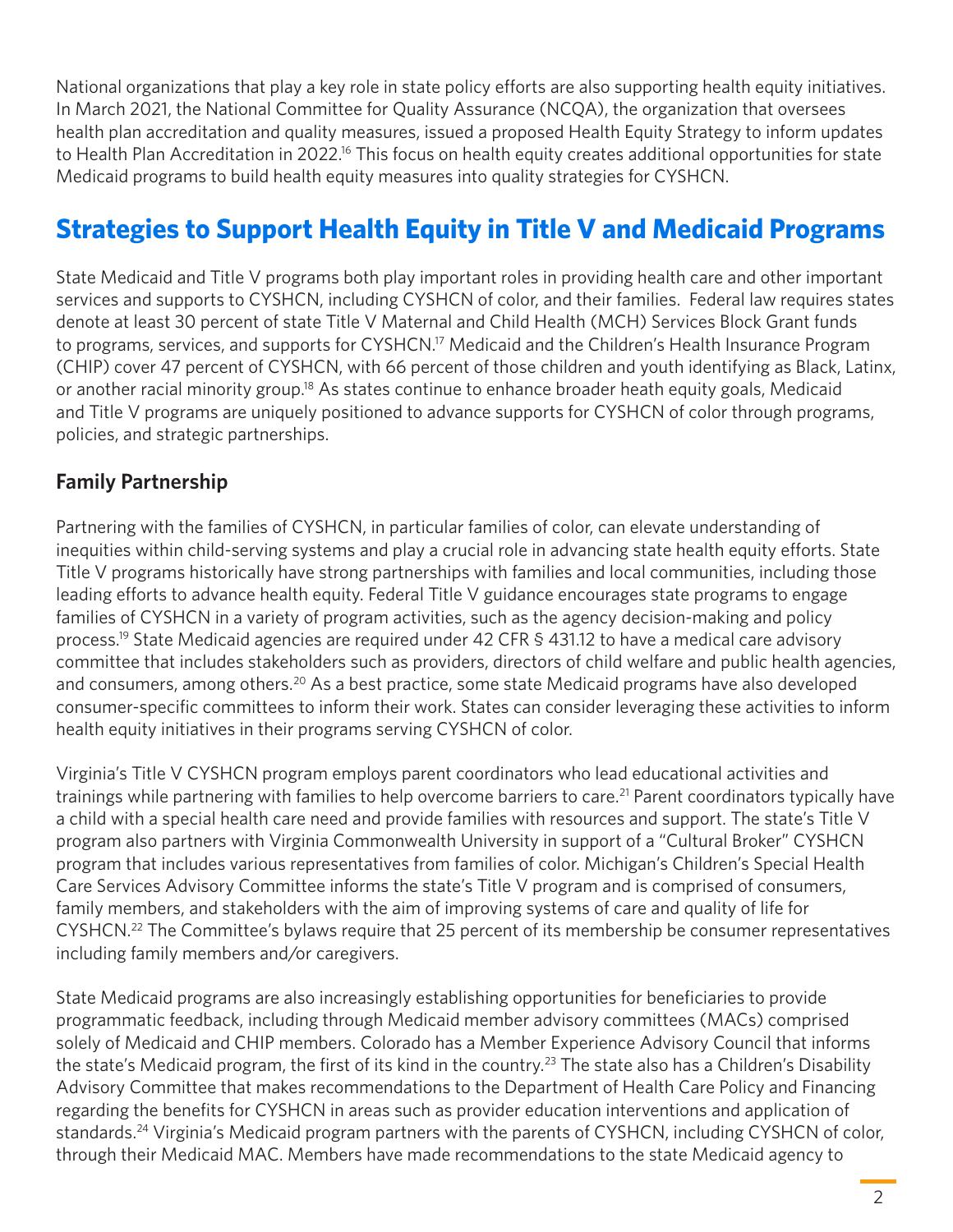<span id="page-3-0"></span>inform the programmatic decision-making process and other change management strategies.<sup>25,26</sup> Medicaid MACs and state Title V family partnership initiatives can engage family and consumer voices into the systems that serve them, while also playing a vital role in advancing equity.

#### **Medicaid Managed Care Programs**

States are also incorporating health equity as a priority in their Medicaid managed care (MMC) programs through the contract procurement process. This approach can be an effective way to advance care for youth of color, as 47 states use some form of MMC to serve CYSHCN.<sup>[27](#page-7-0)</sup> In the request for proposal (RFP) for Ohio's most recent iteration of their MMC program, the state requested managed care organizations (MCOs) include information about how they will advance health equity for members.<sup>28</sup> Louisiana also highlighted health equity as a main objective during their 2021 MMC procurement.<sup>29</sup> Bidding MCOs were required to demonstrate how they will utilize data to address inequities in care, including measures related to well-child visits in the first 15 months and childhood immunizations. The state also required MCO staffing and organizational strategies to promote equity along with an established capacity to engage community members to address racial disparities, among other initiatives.

In December 2020, Hawaii released an RFP for its MMC program, QUEST, that required bidding MCOs develop a "comprehensive cultural competency plan" that included efforts to address health disparities.<sup>[30](#page-7-0)</sup> MCOs were also required to incorporate measurements related Social Determinants of Health (SDOH) in alignment with the MMC program's Quality Strategy and SDOH Transformation Plan. A focus on health equity in MMC programs has the potential to support CYSHCN of color enrolled in MMC while also presenting unique opportunities for mutual alignment with state Title V program health equity priorities. There are also additional opportunities for states to align activities in both Title V and MMC programs to advance health equity for CYSHCN. More information about MMC and Title V collaboration in this area can be found here: <https://ciswh.org/resources/strengthening-title-v-mmc-collaborations/>

#### **Quality Measurement and Performance Reporting**

State Title V and Medicaid programs are also highlighting health equity in their quality and performance monitoring strategies in alignment with federal reporting requirements. Quality and performance measurement can be an opportunity for states to identify patterns in disparate outcomes while potentially gaining a better understanding of inequities faced by CYSHCN of color. In 2015, MCHB developed a threetiered national performance measurement framework for Title V MCH Services Block Grant recipients that allows states flexibility to identify which measures best meet program needs.<sup>[31](#page-7-0)</sup> States use this framework to develop a five-year State Action Plan to address priority areas. The framework includes National Outcomes Measures, National Performance Measures, and Evidence-based Strategy Measures. Many states choose to develop State Performance Measures (SPM) based on their Five-Year Needs Assessments that may relate to health equity, allowing for further opportunity to evaluate and support initiatives for CYSHCN of color.

Additional Title V performance measure publications and reports may include tools for state efforts to address health disparities. Colorado's Title V program captures specific data on CYSHCN annually via their Health Care Program (HCP) Snapshot reports.<sup>32</sup> These reports are used to demonstrate trends for youth across the state and include race/ethnicity specific indicators in their dashboards. Other potential health equity indicators, such as service utilization based on primary household language, are also included in the reports and can be important tools for identifying gaps in care. Minnesota's most recent maternal and child health needs assessment identified that more support was needed for Indigenous families, which has become a top priority for their Title V program.<sup>[33](#page-7-0)</sup> The state has also embedded cultural responsiveness into their CYSHCN Program Quality Improvement activities.<sup>[34](#page-7-0)</sup>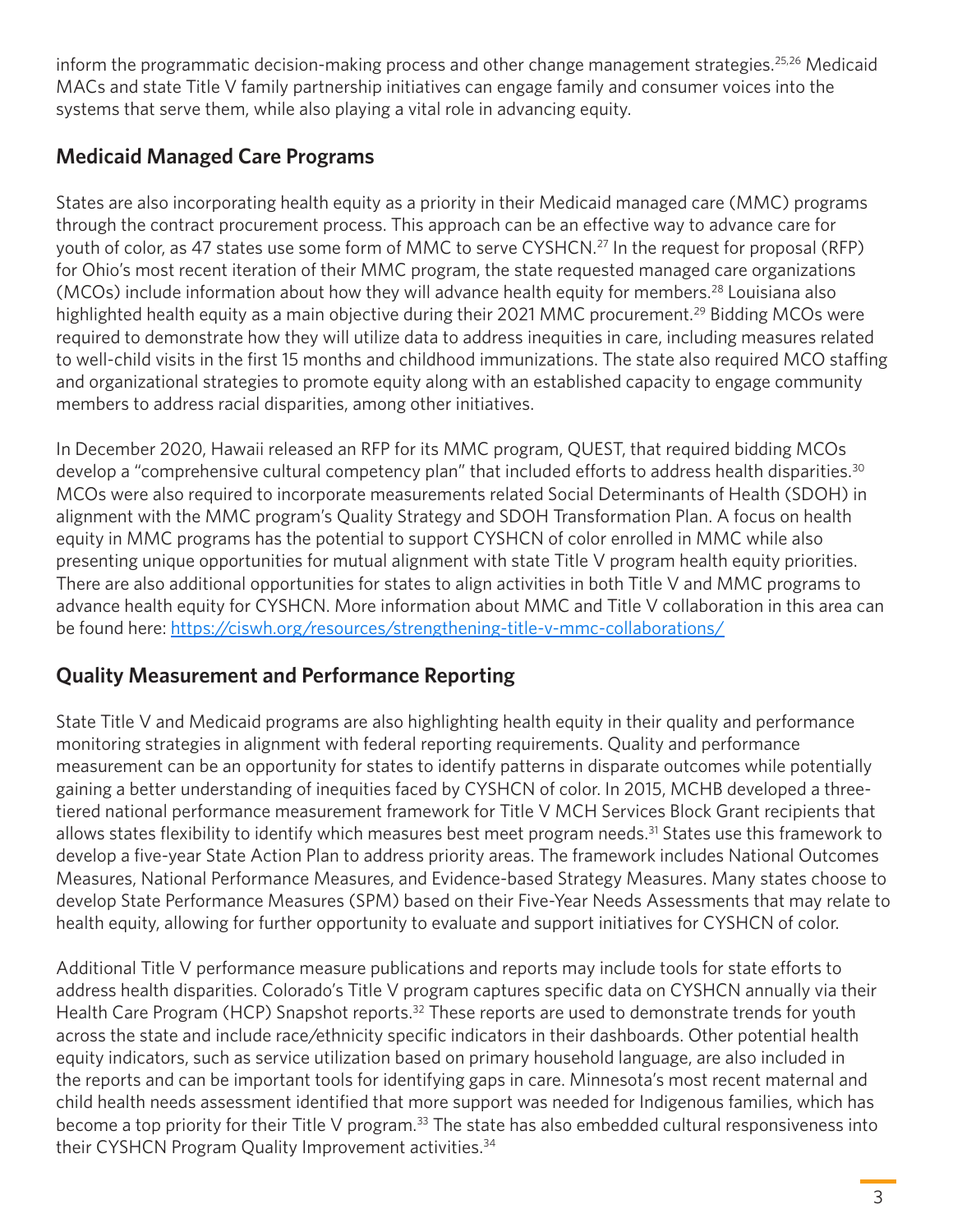<span id="page-4-0"></span>States that deliver Medicaid benefits through a MMC model are required under federal law 42 CFR § 438.350 to partner with an External Quality Review Organization (EQRO) to conduct an annual External Quality Review (EQR) of their contracted MCOs.<sup>[35](#page-7-0)</sup> State Medicaid programs are leveraging both mandatory and optional EQRO activities to include a health equity focus in their MMC quality initiatives.<sup>36</sup> For example, Louisiana's most recent 2021 Managed Care Quality Strategy prioritizes evaluation of health disparities through EQRO activities such as Health Disparities Survey of each MCO.<sup>37</sup> For Medicaid agencies and their Medicaid MCO partners, NCQA guidance on quality measures has also impacted state quality strategies. For example, Pennsylvania's Medical Assistance and CHIP Managed Care Quality Strategy requires that MCOs either achieve or be working towards the NCQA distinction in Multicultural Health Care with the goal of incentivizing reduction in health disparities for beneficiaries.<sup>[38](#page-7-0)</sup>

As part of their MMC quality publications, California's Department of Health Care Services (DHCS) contracts with the Health Services Advisory Group, Inc. (HSAG) as their EQRO to include a specific "Asian subpopulations health disparities analysis" in their 2019 – 2020 External Quality Review Technical Report, among other health disparity indicators.<sup>39</sup> Also in collaboration with HSAG, the state publishes Health Disparities Reports with the goal of assessing and improving disparate health outcomes across the state.<sup>40</sup> Medicaid and CHIP quality reports developed in collaboration with EQROs are often publicly available and can be stratified by race to identify potential disparities in outcomes for youth.

#### **Cross-Sector Collaboration**

Cross-sector collaboration can help advance health equity goals through aligned resource allocation and the development of innovative solutions to advance health equity.<sup>41</sup> Child serving systems, including Title V and Medicaid programs, are integrating services to strengthen cross-sector partnership for CYSHCN in a variety of ways that can impact health equity. For example, Michigan's Children's Special Health Care Services (CSHCS) program is required by state Public Health Code, Public Act 368 of 1978, Part 58 to develop coordinated, culturally competent care for CYSHCN that is both community and family centered[.42](#page-8-0) CSHCS partners with the state's Medicaid program along with its contracted Medicaid Health Plans to align goals for advancing health equity including in areas of care collaboration to avoid duplication of services.

State Title V programs are also connecting with additional cross-sector opportunities to engage in state-wide health equity efforts. Rhode Island's Department of Health adopted a public health planning and practice framework to improve health equity for people served by Title V, including CYSHCN.<sup>43</sup> The state's Title V program is embedded in their Health Equity Institute, creating unique opportunities for the advancement of state goals to address health disparities for those receiving maternal and child health services, including CYSHCN[.44](#page-8-0) Oregon's Title V program focuses on health equity through "culturally and linguistically responsive" services that inform upstream cross-cutting needs. The state's efforts include integrated statelevel staff teams, restructured strategies, and logic models and new supports for local Title V grantees, with a focus on cross-sector care coordination for CYSHCN[.45](#page-8-0)

States are also collaborating with diverse stakeholder groups to further their reach. Colorado public health officials, including those from the state's Medicaid and Title V programs, partnered with the Colorado Health Institute to develop the "ABCs of Health Equity for Children and Youth with Special Health Care Needs"[.46](#page-8-0) Published in March 2020, this document outlines a cross-sector policy agenda for enhancing services for youth of color across the state, highlighting access to medical and non-medical services, enhancement of behavioral health care, and care coordination across systems.<sup>47</sup> California's Office of Health Equity, embedded within the California Department of Health, brings together cross-sector partners including those in state and local government and community-based agencies to advance health equity.<sup>48</sup> The office's Health in All Policies collaborative approach embeds health equity into cross-sector policy areas and has a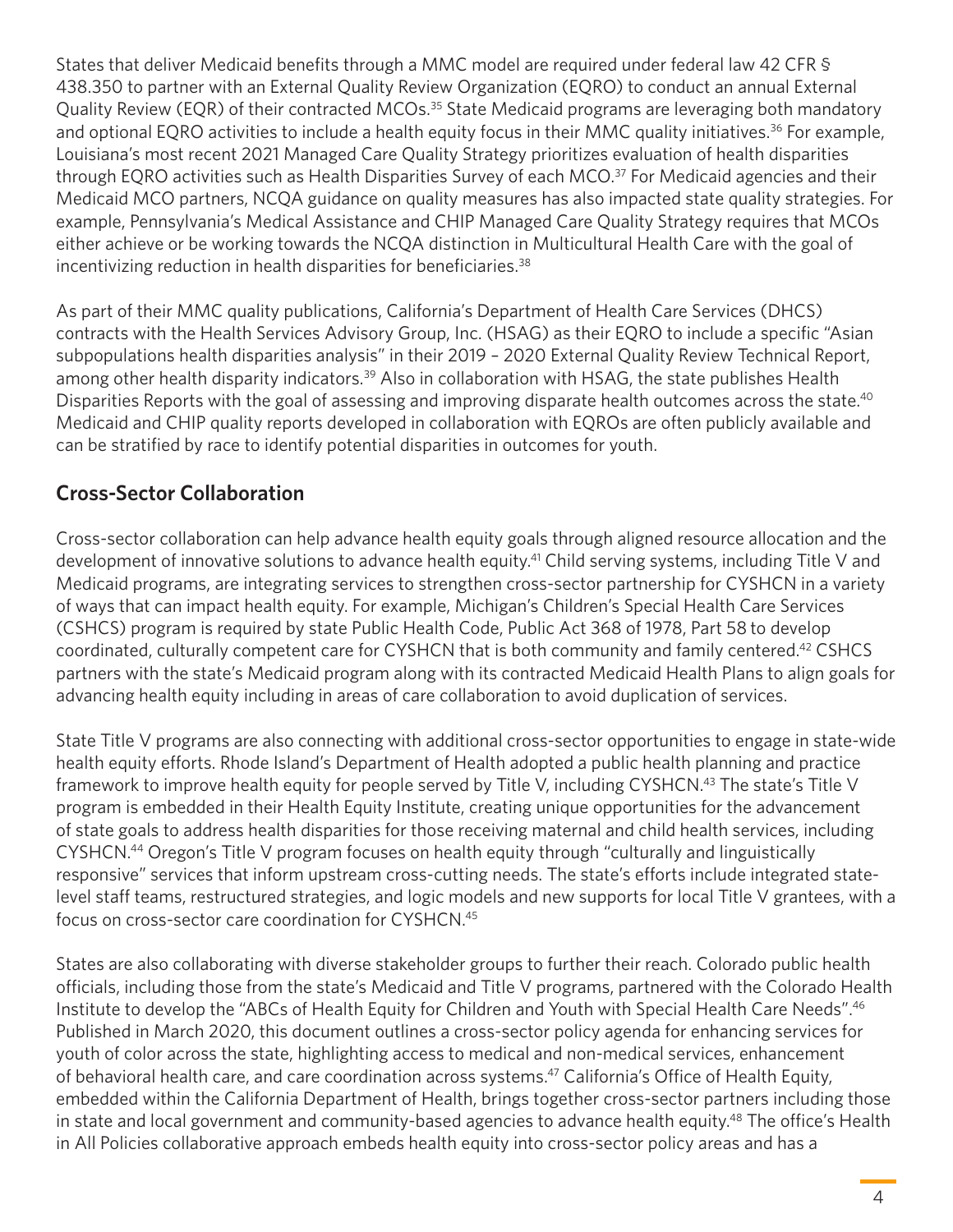<span id="page-5-0"></span>task force that includes state agencies in areas of the environment, community development, transportation, housing, traffic safety, and food and agriculture, among others.<sup>49</sup>

### **Key Considerations**

State Title V and Medicaid programs are striving to advance health equity through a variety of initiatives that can improve outcomes for CYSHCN of color and their families. As states continue to pursue opportunities in this area, they can consider the following:

• **Partner with families of CYSHCN of color in policy development, program design and implementation, and MMC contracting.** State Title V and Medicaid programs each have mechanisms to engage families of CYSHCN in the decision-making process for program development and improvement activities. States can consider options to ensure that the families of CYSHCN of color are included in both Title V family partnership efforts and Medicaid MACs as an opportunity to advance health equity. These efforts can help to center the voices of communities of color, which can be vital to combat interpersonal and systemic racism often experienced in health care delivery.<sup>[50](#page-8-0)</sup>

• **Embed health equity initiatives specific to CYSHCN in MMC programs.** While states are highlighting health equity initiatives in MMC programs, they can also consider designing specific strategies or initiatives that consider the unique impact racism has on care access for CYSHCN of color. These activities can be incorporated into the MMC contracting process and require MCOs to pursue certain strategies to advance health equity for CYSHCN of color. State Title V programs can also work with Medicaid agencies and their MCO partners to further ensure access to specialty care, programs, and services that consider the unique needs of CYSHCN of color.

• **Ensure quality and performance measurement efforts include data on CYSHCN of color.** As states evolve quality strategies for both Title V and Medicaid programs, data derived from performance measure reporting can be a powerful tool to develop a more comprehensive picture of health inequities experienced by CYSHCN of color. Capturing and sharing performance measurement data related to racial disparities between Title V and Medicaid programs can also enable states to identify and address persistent inequities through diverse data sources. Opportunities to share data and quality metrics can also assist in aligned state priorities for CYSHCN along with improved identification of potential gaps in services for CYSHCN of color.

• **Leverage cross-sector collaborations to advance support CYSHCN of color.** As states navigate partnerships across child serving systems to advance health equity, they can consider opportunities to ensure close collaboration between Title V programs and Medicaid agencies. States can also consider activities that include diverse, community-focused stakeholder partners with vital insight into the needs of CYSHCN of color and their families. Creating a unified, holistic state approach to health equity for CYSHCN can assist states in advancing mutual program goals and priorities.

# **Conclusion**

Advancing health equity for CYSHCN of color is an important area where states are continuing to evolve their efforts. As states consider strategies and initiatives to enhance this work, key areas of consideration include the engagement of families of color, development of health equity initiatives specific to CYSHCN of color in MMC programs, quality and performance measurement strategies specific to CYSHCN of color, and cross-sector partnerships to support health equity for CYSHCN. Vital to these efforts is a strong partnership between Title V and Medicaid programs to align resource allocation, advance mutual health equity priorities, and improve outcomes for CYSHCN of color.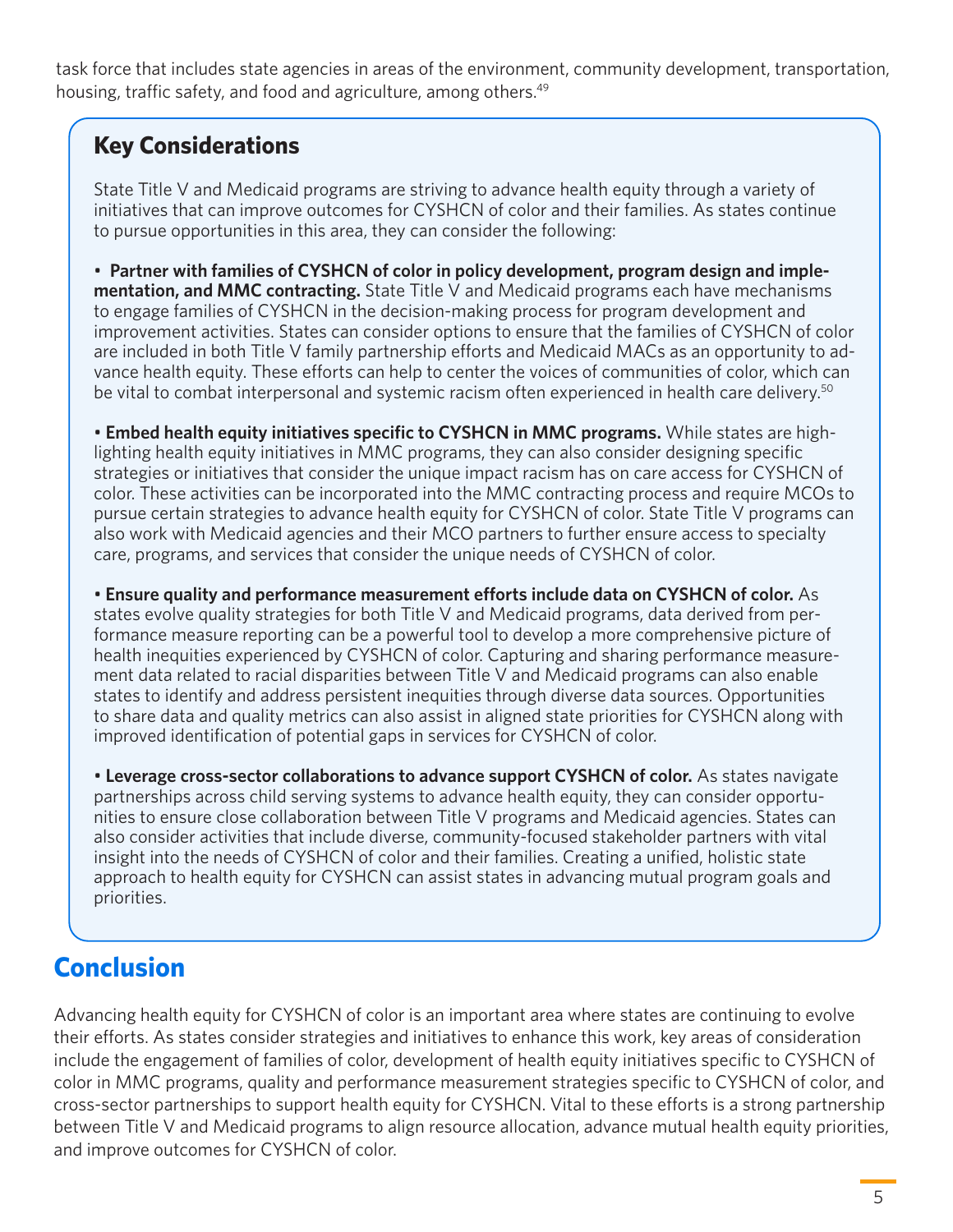## <span id="page-6-0"></span>**References**

[1](#page-1-0). Child and Adolescent Health Measurement Initiative, Data Resource Center for Child and Adolescent Health (2018- 2019 National Survey of Children's Health NOM 17.2; accessed July 12, 2021), [https://www.childhealthdata.org/](https://www.childhealthdata.org/browse/survey/results?q=7714&r=1&g=796) [browse/survey/results?q=7714&r=1&g=796.](https://www.childhealthdata.org/browse/survey/results?q=7714&r=1&g=796)

[2.](#page-1-0) Child and Adolescent Health Measurement Initiative, Data Resource Center for Child and Adolescent Health (2018- 2019 National Survey of Children's Health NOM 17.2; accessed July 12, 2021), [https://www.childhealthdata.org/](https://www.childhealthdata.org/browse/survey/results?q=7705&r=1&g=796) [browse/survey/results?q=7705&r=1&g=796.](https://www.childhealthdata.org/browse/survey/results?q=7705&r=1&g=796)

[3.](#page-1-0) Child and Adolescent Health Measurement Initiative, Data Resource Center for Child and Adolescent Health (2018 2019 National Survey of Children's Health NOM 17.2; accessed July 12, 2021), [https://www.childhealthdata.org/](https://www.childhealthdata.org/browse/survey/results?q=7707&r=1&g=796) [browse/survey/results?q=7707&r=1&g=796](https://www.childhealthdata.org/browse/survey/results?q=7707&r=1&g=796).

[4.](#page-1-0) Maria Trent et al., "The Impact of Racism on Child and Adolescent Health," *Pediatrics* 144, no. 2 (August 1, 2019): e20191765, <https://pediatrics.aappublications.org/content/144/2/e20191765>

[5.](#page-1-0) Centers for Disease Control and Prevention, "Health Equity Considerations and Racial and Ethnic Minority Groups," April 19, 2021, <https://www.cdc.gov/coronavirus/2019-ncov/community/health-equity/race-ethnicity.html>. [6](#page-1-0). Ibid.

[7.](#page-1-0) American Academy of Pediatrics, "Caring for Children and Youth With Special Health Care Needs During the COVID-19 Pandemic," May 11, 2021, [http://services.aap.org/en/pages/2019-novel-coronavirus-covid-19-infections/](http://services.aap.org/en/pages/2019-novel-coronavirus-covid-19-infections/clinical-guidance/caring-for-children-and-youth-with-special-health-care-needs-during-the-covid-19-pandemic/) [clinical-guidance/caring-for-children-and-youth-with-special-health-care-needs-during-the-covid-19-pandemic/.](http://services.aap.org/en/pages/2019-novel-coronavirus-covid-19-infections/clinical-guidance/caring-for-children-and-youth-with-special-health-care-needs-during-the-covid-19-pandemic/) [8](#page-1-0). Centers for Disease Control and Prevention, "Health Equity Considerations and Racial and Ethnic Minority Groups,"

April 19, 2021, <https://www.cdc.gov/coronavirus/2019-ncov/community/health-equity/race-ethnicity.html>. [9.](#page-1-0) American Academy of Pediatrics, "Caring for Children and Youth With Special Health Care Needs During the COVID-19 Pandemic," May 11, 2021, [http://services.aap.org/en/pages/2019-novel-coronavirus-covid-19-infections/](http://services.aap.org/en/pages/2019-novel-coronavirus-covid-19-infections/clinical-guidance/caring-for-children-and-youth-with-special-health-care-needs-during-the-covid-19-pandemic/) [clinical-guidance/caring-for-children-and-youth-with-special-health-care-needs-during-the-covid-19-pandemic/.](http://services.aap.org/en/pages/2019-novel-coronavirus-covid-19-infections/clinical-guidance/caring-for-children-and-youth-with-special-health-care-needs-during-the-covid-19-pandemic/) [10](#page-1-0). Centers for Disease Control and Prevention, "Racism and Health," April 12, 2021, [https://www.cdc.gov/](https://www.cdc.gov/healthequity/racism-disparities/index.html)

[healthequity/racism-disparities/index.html.](https://www.cdc.gov/healthequity/racism-disparities/index.html)

[11.](#page-1-0) Centers for Disease Control and Prevention, "Health Equity Style Guide for the COVID-19 Response: Principles and Preferred Terms for Non-Stigmatizing, Bias-Free Language," August 11, 2020, [https://ehe.jhu.edu/DEI/Health\\_Equity\\_](https://ehe.jhu.edu/DEI/Health_Equity_Style_Guide_CDC_Reducing_Stigma.pdf) [Style\\_Guide\\_CDC\\_Reducing\\_Stigma.pdf.](https://ehe.jhu.edu/DEI/Health_Equity_Style_Guide_CDC_Reducing_Stigma.pdf)

[12.](#page-1-0) Health Resources and Services Administration, Maternal and Child Health Bureau, Division of State and Community Health, "Title V Maternal and Child Health Services Block Grant to States Program Application/Annual Report Guidance" 8 (2020), [https://mchb.tvisdata.hrsa.gov/uploadedfiles/TvisWebReports/Documents/blockgrantguidance.](https://mchb.tvisdata.hrsa.gov/uploadedfiles/TvisWebReports/Documents/blockgrantguidance.pdf) [pdf.](https://mchb.tvisdata.hrsa.gov/uploadedfiles/TvisWebReports/Documents/blockgrantguidance.pdf)

[13.](#page-1-0) Health Resources and Services Administration, "Strategic Plan FY 2019 - 2022" (2021), [https://www.hrsa.gov/](https://www.hrsa.gov/about/strategic-plan/index.html) [about/strategic-plan/index.html.](https://www.hrsa.gov/about/strategic-plan/index.html)

[14](#page-1-0). "CMS Office of Minority Health," Centers for Medicare and Medicaid Services, June 11, 2021, [https://www.cms.gov/](https://www.cms.gov/about-cms/agency-information/omh) [about-cms/agency-information/omh.](https://www.cms.gov/about-cms/agency-information/omh)

[15.](#page-1-0) Centers for Medicare and Medicaid Services, "Inventory of Resources for Standardized Demographic and Language Data Collection," March 2021, [https://www.cms.gov/About-CMS/Agency-Information/OMH/Downloads/Data-](https://www.cms.gov/About-CMS/Agency-Information/OMH/Downloads/Data-Collection-Resources.pdf)[Collection-Resources.pdf.](https://www.cms.gov/About-CMS/Agency-Information/OMH/Downloads/Data-Collection-Resources.pdf)

[16](#page-2-0). National Committee for Quality Assurance, "Overview of NCQA Health Equity Strategy and Updates to HPA 2022," March 2021, [https://www.ncqa.org/wp-content/uploads/2021/03/Health\\_Equity\\_Overview\\_Memo\\_HPA\\_2022.pdf](https://www.ncqa.org/wp-content/uploads/2021/03/Health_Equity_Overview_Memo_HPA_2022.pdf). [17.](#page-2-0) "Sec. 505. [42 U.S.C. 705] - Application for block grant funds," United States Code (2006). [https://www.ssa.gov/](https://www.ssa.gov/OP_Home/ssact/title05/0505.htm) [OP\\_Home/ssact/title05/0505.htm.](https://www.ssa.gov/OP_Home/ssact/title05/0505.htm)

[18](#page-2-0). MaryBeth Musumeci and Priya Chidambaram, "How Do Medicaid/CHIP Children with Special Health Care Needs Differ from Those with Private Insurance?," Kaiser Family Foundation, June 12, 2019, [https://www.kff.org/](https://www.kff.org/medicaid/issue-brief/how-do-medicaid-chip-children-with-special-health-care-needs-differ-from-those-with-private-insurance/) [medicaid/issue-brief/how-do-medicaid-chip-children-with-special-health-care-needs-differ-from-those-with-private](https://www.kff.org/medicaid/issue-brief/how-do-medicaid-chip-children-with-special-health-care-needs-differ-from-those-with-private-insurance/)[insurance/.](https://www.kff.org/medicaid/issue-brief/how-do-medicaid-chip-children-with-special-health-care-needs-differ-from-those-with-private-insurance/)

[19.](#page-2-0) Health Resources and Services Administration, Maternal and Child Health Bureau, Division of State and Community Health, "Title V Maternal and Child Health Services Block Grant to States Program Application/Annual Report Guidance" 8 (2020), [https://mchb.tvisdata.hrsa.gov/uploadedfiles/TvisWebReports/Documents/blockgrantguidance.](https://mchb.tvisdata.hrsa.gov/uploadedfiles/TvisWebReports/Documents/blockgrantguidance.pdf) [pdf.](https://mchb.tvisdata.hrsa.gov/uploadedfiles/TvisWebReports/Documents/blockgrantguidance.pdf)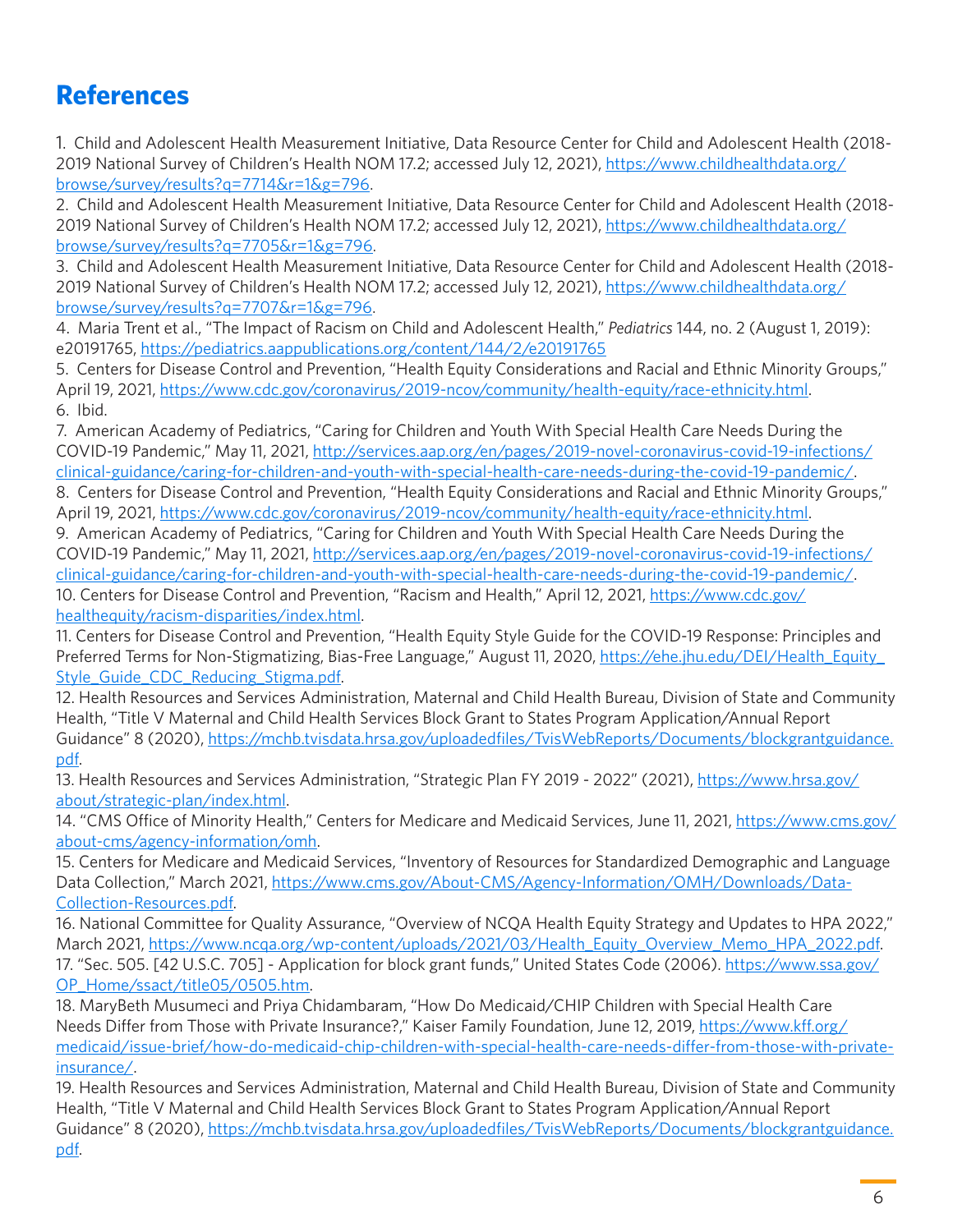<span id="page-7-0"></span>[20](#page-2-0). "42 CFR § 431.12 - Medical care advisory committee," Code of Federal Regulations (2011). [https://www.law.cornell.](https://www.law.cornell.edu/cfr/text/42/431.12) [edu/cfr/text/42/431.12](https://www.law.cornell.edu/cfr/text/42/431.12).

[21.](#page-2-0) Virginia Department of Health, "Virginia Maternal and Child Health Services Title V Block Grant 2021 Application / 2019 Annual Report," September 15, 2020, [https://www.vdh.virginia.gov/content/uploads/sites/16/2021/03/FINAL-](https://www.vdh.virginia.gov/content/uploads/sites/16/2021/03/FINAL-Title-V-Submission-FY21-Application-FY19-Annual-Report.pdf)[Title-V-Submission-FY21-Application-FY19-Annual-Report.pdf.](https://www.vdh.virginia.gov/content/uploads/sites/16/2021/03/FINAL-Title-V-Submission-FY21-Application-FY19-Annual-Report.pdf)

22. Michigan Department of Health and Human Services, "Operating Guidelines for Children's Special Health Care Services (CSHCS) Advisory Committee," October 18, 2016, [https://www.michigan.gov/](https://www.michigan.gov/mdhhs/0,5885,7-339-71547_35698_80264-412469--,00.html) [mdhhs/0,5885,7-339-71547\\_35698\\_80264-412469--,00.html.](https://www.michigan.gov/mdhhs/0,5885,7-339-71547_35698_80264-412469--,00.html)

[23.](#page-2-0) "Member Experience Advisory Councils," Colorado Department of Health Care Policy & Financing, accessed June 25, 2021, <https://hcpf.colorado.gov/meac>.

[24](#page-2-0). "Children's Disability Advisory Committee," Colorado Department of Health Care Policy & Financing, accessed July 26, 2021,<https://hcpf.colorado.gov/childrens-disability-advisory-committee>.

[25.](#page-3-0) "Member Advisory Committee," Virginia Department of Medical Assistance Services, accessed June 25, 2021, [https://www.dmas.virginia.gov/for-members/member-advisory-committee/.](https://www.dmas.virginia.gov/for-members/member-advisory-committee/)

[26](#page-3-0). Virginia Department of Medical Assistance Services (DMAS), "Faces of Virginia Medicaid" (DMAS, 2020), <https://www.dmas.virginia.gov/media/3040/faces-of-medicaid-e-version-final-1.pdf>.

[27.](#page-3-0) Olivia Randi and Kate Honsberger, "States Are Increasing Their Use of Medicaid Managed Care for Children and Youth with Special Health Care Needs," National Academy for State Health Policy, September 17, 2020, [https://www.](https://www.nashp.org/states-are-increasing-their-use-of-medicaid-managed-care-for-children-and-youth-with-special-health-care-needs/) [nashp.org/states-are-increasing-their-use-of-medicaid-managed-care-for-children-and-youth-with-special-health](https://www.nashp.org/states-are-increasing-their-use-of-medicaid-managed-care-for-children-and-youth-with-special-health-care-needs/)[care-needs/](https://www.nashp.org/states-are-increasing-their-use-of-medicaid-managed-care-for-children-and-youth-with-special-health-care-needs/).

[28](#page-3-0). Ohio Department of Medicaid, "Request for Applications: Ohio Medicaid Managed Care Organizations," September 30, 2020,<https://procure.ohio.gov/PDF/ODMR202100249302020115355ODMR20210024.pdf>.

[29.](#page-3-0) Louisiana Medicaid Bureau of Health Services Financing, "Louisiana's Medicaid Managed Care Organizations RFP #: 3000017417" (Louisiana Department of Health, June 2021), [https://wwwcfprd.doa.louisiana.gov/osp/lapac/agency/](https://wwwcfprd.doa.louisiana.gov/osp/lapac/agency/pdf/7660203-01.pdf) [pdf/7660203-01.pdf.](https://wwwcfprd.doa.louisiana.gov/osp/lapac/agency/pdf/7660203-01.pdf)

[30](#page-3-0). Hawaii Department of Human Services, "Request for Proposals: QUEST Integration (QI) Managed Care to Cover Medicaid and Other Eligible Individuals," December 8, 2020, <https://hands.ehawaii.gov/>.

[31.](#page-3-0) Health Resources and Services Administration, "Title V Maternal and Child Health Services Block Grant to the States Program: Guidance and Forms for the Title V Application/Annual Report - Appendix of Supporting Documents," December 1, 2020, [https://www.hhs.gov/guidance/document/title-v-maternal-and-child-health-services-block-grant](https://www.hhs.gov/guidance/document/title-v-maternal-and-child-health-services-block-grant-states-program-guidance-and-forms-2)[states-program-guidance-and-forms-2.](https://www.hhs.gov/guidance/document/title-v-maternal-and-child-health-services-block-grant-states-program-guidance-and-forms-2)

[32.](#page-3-0) "Data and Evaluation Related to Children and Youth with Special Health Care Needs," Colorado Department of Public Health and Environment, accessed June 25, 2021, [https://cdphe.colorado.gov/prevention-services/children](https://cdphe.colorado.gov/prevention-services/children-youth-and-families/data-and-evaluation)[youth-and-families/data-and-evaluation.](https://cdphe.colorado.gov/prevention-services/children-youth-and-families/data-and-evaluation)

[33.](#page-3-0) Minnesota Department of Health, "Child and Family Health Strategic Planning," accessed June 25, 2021, [https://](https://www.health.state.mn.us/communities/titlev/strategicplanning.html) [www.health.state.mn.us/communities/titlev/strategicplanning.html.](https://www.health.state.mn.us/communities/titlev/strategicplanning.html)

[34](#page-3-0). Minnesota Department of Health, "Children and Youth with Special Health Needs (CYSHN)," accessed June 25, 2021,<https://www.health.state.mn.us/people/childrenyouth/cyshn/index.html>.

[35.](#page-4-0) "42 CFR § 438.350 - External quality review," Code of Federal Regulations (2017). [https://www.law.cornell.edu/](https://www.law.cornell.edu/cfr/text/42/438.350) [cfr/text/42/438.350](https://www.law.cornell.edu/cfr/text/42/438.350).

[36](#page-4-0). "Quality of Care External Quality Review," Medicaid.gov, accessed June 25, 2021, [https://www.medicaid.gov/](https://www.medicaid.gov/medicaid/quality-of-care/medicaid-managed-care/quality-of-care-external-quality-review/index.html) [medicaid/quality-of-care/medicaid-managed-care/quality-of-care-external-quality-review/index.html](https://www.medicaid.gov/medicaid/quality-of-care/medicaid-managed-care/quality-of-care-external-quality-review/index.html).

[37](#page-4-0). Louisiana Medicaid Bureau of Health Services Financing, "Louisiana's Medicaid Managed Care Quality Strategy" (Louisiana Department of Health, May 2021),<https://ldh.la.gov/assets/docs/MQI/MQIStrategy.pdf>.

[38](#page-4-0). "HealthChoices," Pennsylvania Department of Human Services, accessed June 25, 2021, [https://www.dhs.](https://www.dhs.pa.gov/HealthChoices/Pages/HealthChoices.aspx) [pa.gov:443/HealthChoices/Pages/HealthChoices.aspx.](https://www.dhs.pa.gov/HealthChoices/Pages/HealthChoices.aspx)

[39.](#page-4-0) California Department of Health Care Services, Managed Care Quality and Monitoring Division, "Medi-Cal Managed Care External Quality Review Technical Report," 2020, [https://www.dhcs.ca.gov/Documents/MCQMD/](https://www.dhcs.ca.gov/Documents/MCQMD/CA2019-20-EQR-Technical-Report-Vol1-F1.pdf) [CA2019-20-EQR-Technical-Report-Vol1-F1.pdf](https://www.dhcs.ca.gov/Documents/MCQMD/CA2019-20-EQR-Technical-Report-Vol1-F1.pdf).

[40](#page-4-0). California Department of Health Care Services, Managed Care Quality and Monitoring Division, "2019 Health Disparities Report," December 2020, [https://www.dhcs.ca.gov/Documents/MCQMD/2019-Health-Disparities-](https://www.dhcs.ca.gov/Documents/MCQMD/2019-Health-Disparities-Report.pdf)[Report.pdf.](https://www.dhcs.ca.gov/Documents/MCQMD/2019-Health-Disparities-Report.pdf)

[41](#page-4-0). Engineering National Academies of Sciences et al., "Partners in Promoting Health Equity in Communities," in *Communities in Action: Pathways to Health Equity* (National Academies Press (US), 2017), [https://www.ncbi.nlm.nih.](https://www.ncbi.nlm.nih.gov/books/NBK425859/)